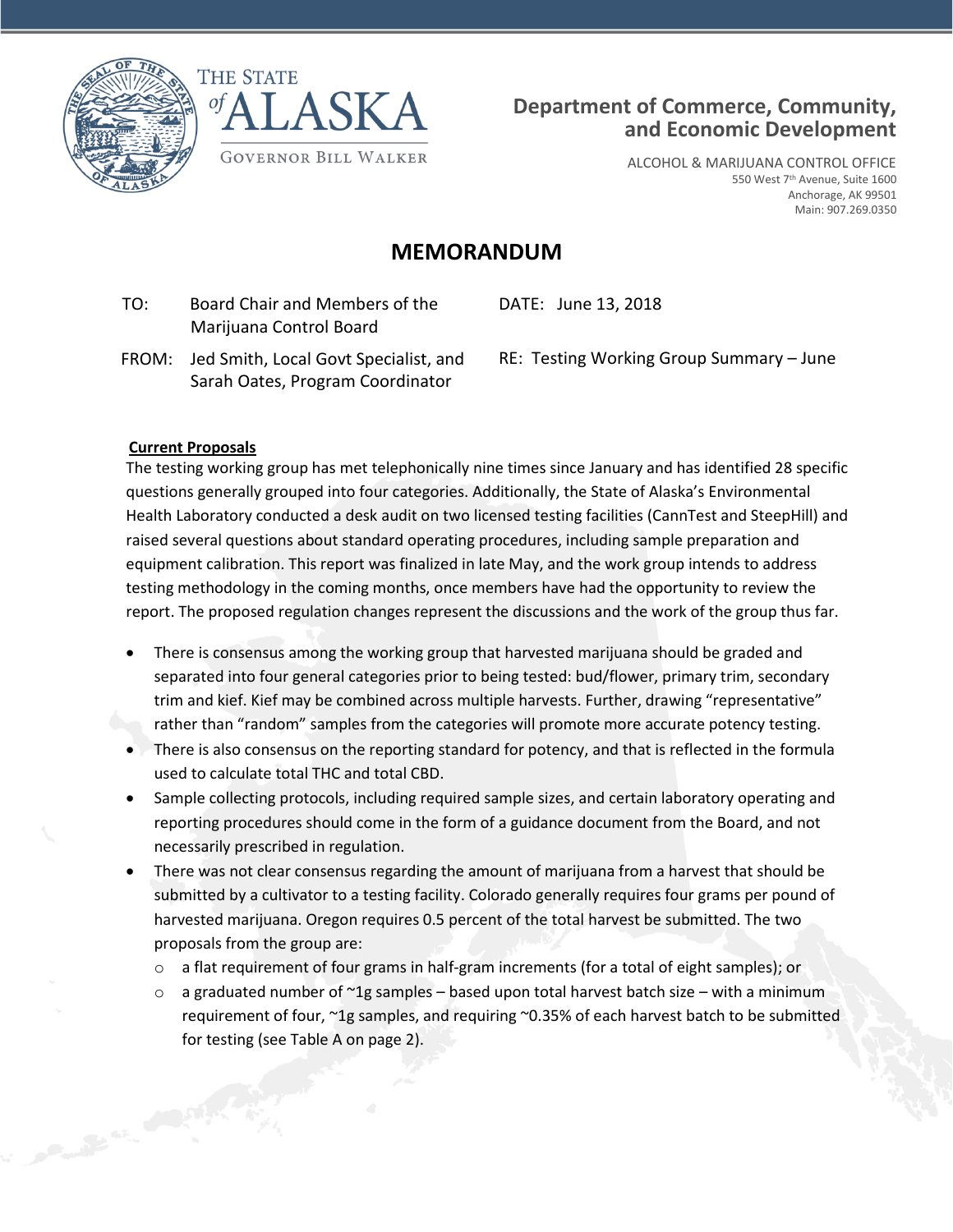



| <b>Batch Size</b> | <b>Number of Increments</b> | Sample Size  |
|-------------------|-----------------------------|--------------|
| (pounds)          | (~ 1g each)                 | (% of Batch) |
| 1                 | 4                           |              |
| 2                 | 4                           |              |
| з                 | 5                           | 0.35         |
| 4                 | 6                           | 0.35         |
| 5                 | 8                           | 0.35         |
| 6                 | 10                          | 0.35         |
|                   | 11                          | 0.35         |
| 8                 | 13                          | 0.35         |
| 9                 | 14                          | 0.35         |
| 10                | 16                          | 0.35         |
|                   |                             |              |

Table A. Sample Size ~ 0.35% of Batch Size (4 gram minimum)

## **Next Steps**

The group has not yet addressed edible potency testing or process validation testing, nor has the group addressed testing for marijuana concentrates. One topic that has generally been discussed is whether to allow some marijuana flower or trim to skip testing if it is being transferred for concentrate manufacturing. All marijuana and marijuana products would be subject to testing at some point prior to being sold to consumers.

The group is preparing to discuss setting acceptable or action levels for pesticides, microbials, aflatoxins, metals and residual solvents, but also recognizes significant challenges lie ahead due to the lack of research and federal guidance on the matter.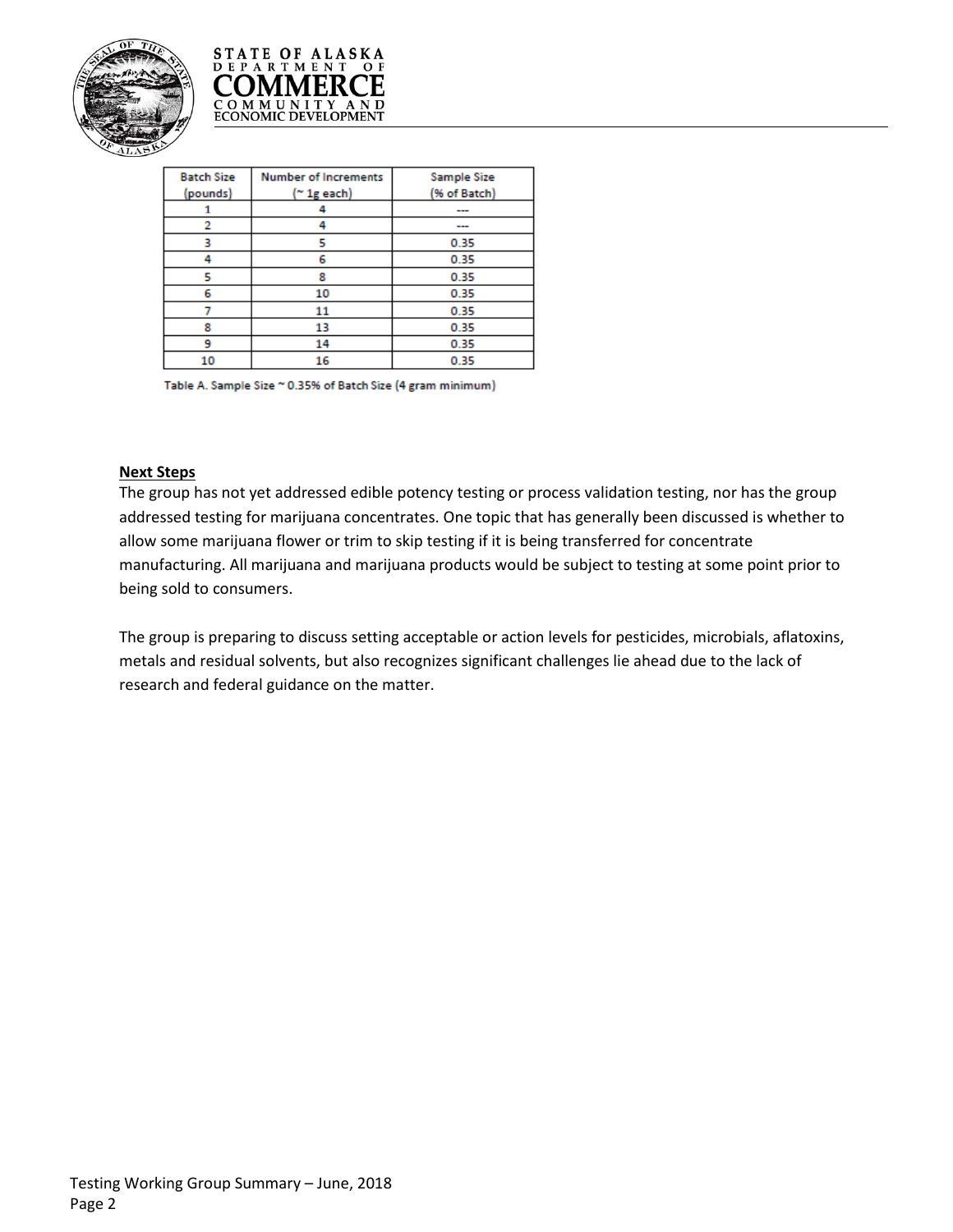(Words in **boldface and underlined** indicate language being added; words [CAPITALIZED AND BRACKETED] indicate language being deleted.)

3 AAC 306.345 (b)(2) is repealed and readopted to read:

(2) states the estimated amount of total THC in the labeled product; and

(Eff. 2/21/2016, Register 217; am \_\_/\_\_/\_\_\_, Register\_\_\_) **Authority**: AS 17.38.010 AS 17.38.150 AS 17.38.200 AS 17.38.070 AS 17.38.190 AS 17.38.900 AS 17.38.121

3 AAC 306.435 is amended to read:

**3 AAC 306.435. Marijuana inventory tracking system** (a) A marijuana cultivation facility shall use a marijuana inventory tracking system in compliance with 3 AAC 306.730 to ensure all marijuana propagated, grown, or cultivated on the marijuana cultivation facility's premises is identified and tracked from the time the marijuana is propagated through transfer to another licensed marijuana establishment or destruction. The marijuana cultivation facility shall assign a tracking number to each plant over eight inches tall. When harvested, **each** [BUD AND FLOWERS, CLONES OR CUTTINGS, OR LEAVES AND TRIM MAY BE COMBINED IN HARVEST BATCHES OF DISTINCT STRAINS, NOT EXCEEDING FIVE POUNDS. EACH] harvest batch must be given an inventory tracking number. Clones or cuttings **shall be identified by an inventory tracking number; each inventory tracking number shall be assigned to 50 or fewer plants**. [MUST BE LIMITED TO 50 OR FEWER PLANTS AND IDENTIFIED BY A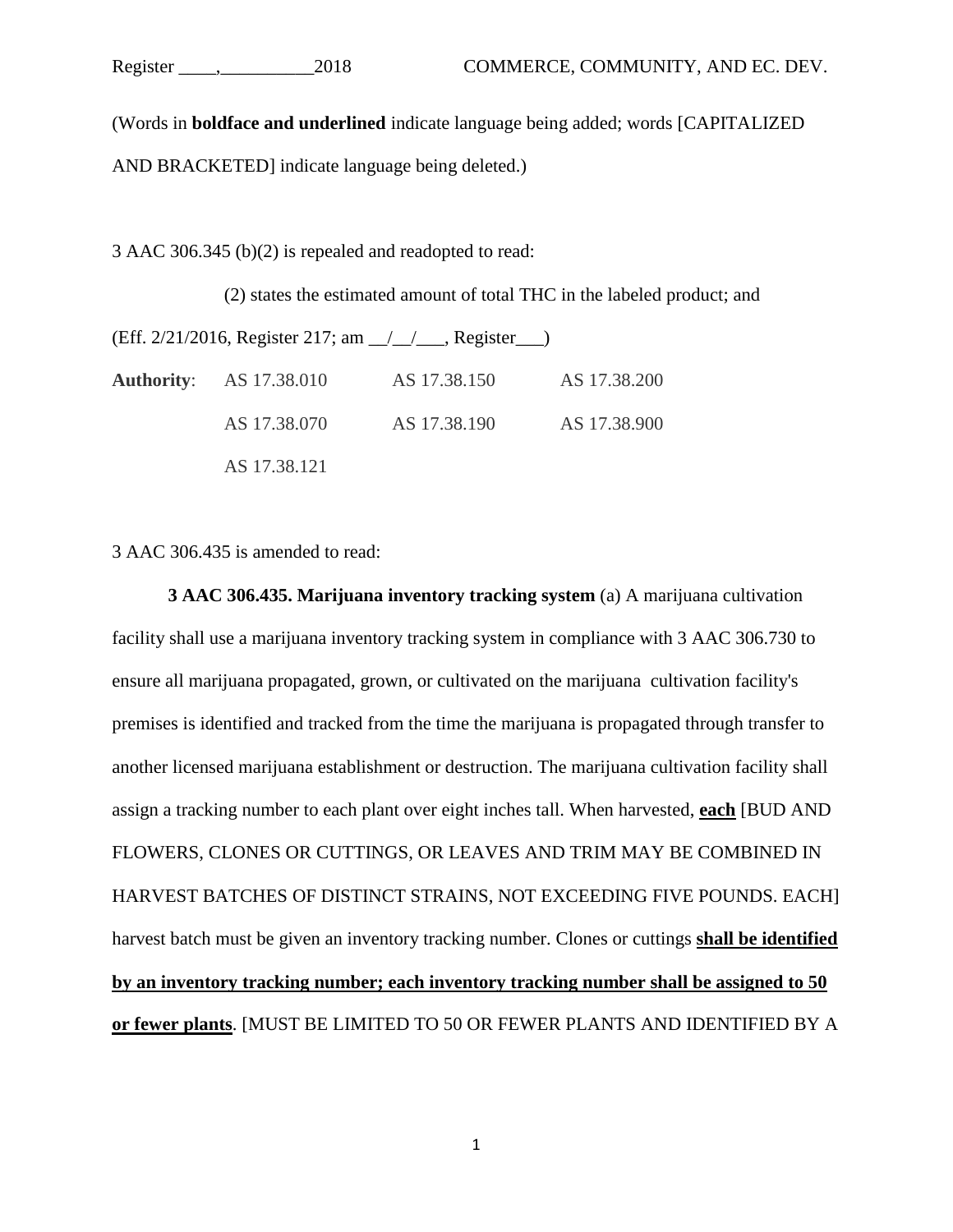BATCH TRACKING NUMBER].

**(**b) A marijuana cultivation facility shall record each sale and transport of **any plants and**  each batch in its marijuana inventory tracking system, and shall generate a valid transport manifest to accompany **any plants and** each transported batch. (Eff. 2/21/2016, Register 217;

am  $\angle$   $\angle$   $\angle$  Register  $\angle$ .

| <b>Authority:</b> AS 17.38.010 | AS 17.38.150 | AS 17.38.200 |
|--------------------------------|--------------|--------------|
| AS 17.38.070                   | AS 17.38.190 | AS 17.38.900 |
| AS 17.38.121                   |              |              |

3 AAC 306.445 is repealed and readopted to read:

**3 AAC 306.445. Standards for cultivation and preparation.** (a) A marijuana cultivation facility shall use registered scales in compliance with AS 45.75.080 and 3 AAC 306.745.

(b) Harvested marijuana will be segregated into batches using the following grades:

(1) from marijuana plants that are uniform in strain, cultivated in one place and under the same conditions, using the same medium and agricultural chemicals including pesticides and fungicides, and harvested in a time period not to exceed 72 consecutive hours

(A) bud and flower;

(B) primary trim; and

(C) secondary trim; and

(2) kief, which may be combined from multiple strains and harvests. (Eff.

 $2/21/2016$ , Register 217; am  $\frac{1}{2}$ , Register  $\frac{1}{2}$ .

**Authority**: AS 17.38.010 AS 17.38.150 AS 17.38.200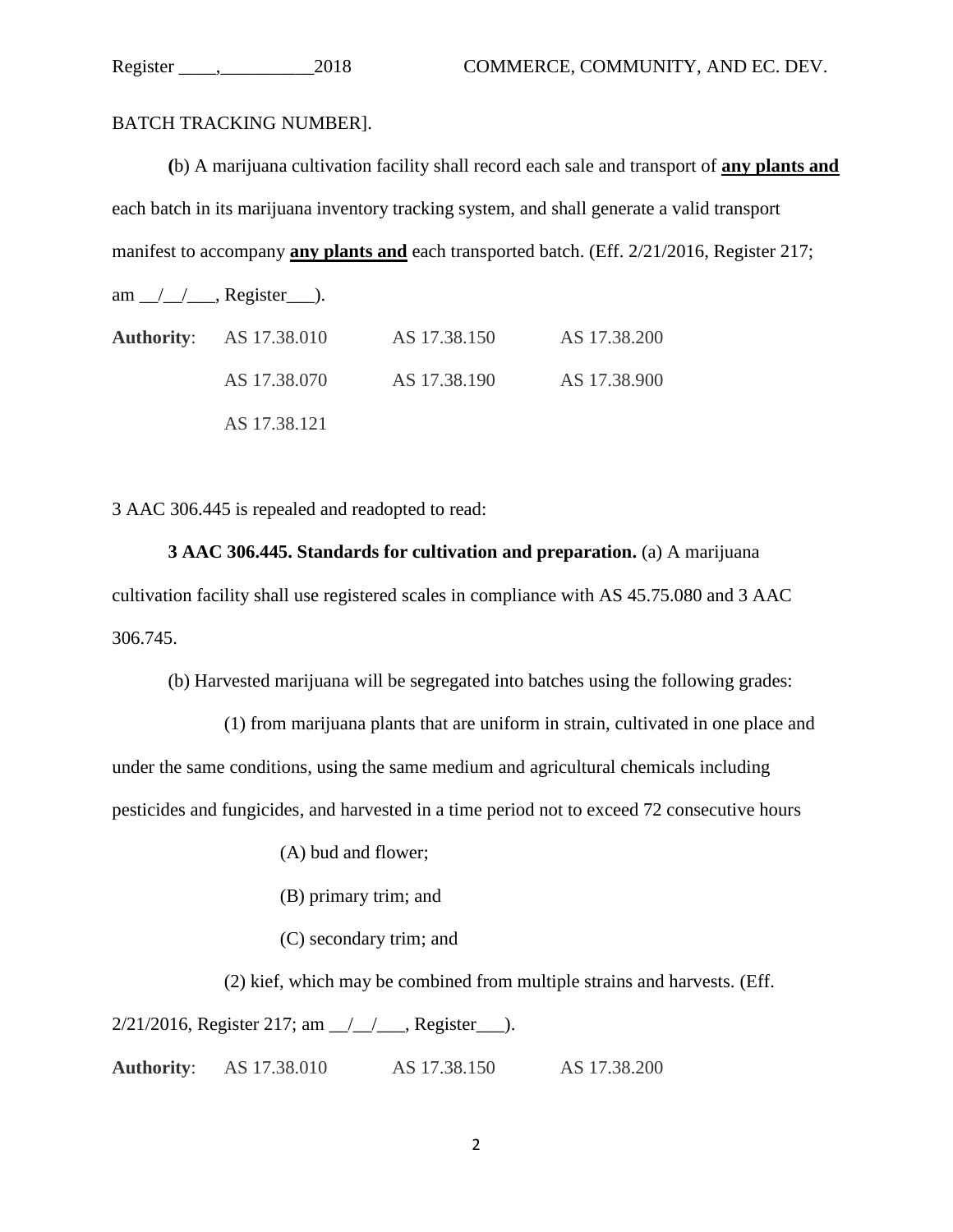AS 17.38.070 AS 17.38.190 AS 17.38.900 AS 17.38.121

3 AAC 306.455 is amended to read:

**3 AAC 306.455. Required laboratory testing.** (a) A marijuana cultivation facility shall provide **samples** [A SAMPLE] of each harvest batch of marijuana produced at the facility to a marijuana testing facility and may not sell or transport any marijuana until all laboratory testing required under 3 AAC 306.645 has been completed.

(b) To comply with (a) of this section, a marijuana cultivation facility shall

(1) collect a **representative** [RANDOM], homogenous sample for testing [BY SEGREGATING HARVESTED MARIJUANA INTO BATCHES OF INDIVIDUAL STRAINS OF BUD AND FLOWER, THEN SELECTING A RANDOM SAMPLE] from each **harvest** batch **that has been uniformly dried and cured,** in an amount **and using methods in compliance with guidelines prescribed by the board** [REQUIRED BY THE MARIJUANA TESTING FACILITY];

(2) designate an individual responsible for collecting each sample; that individual shall

(A) prepare a signed statement showing that each sample **is representative of the harvest** [HAS BEEN RANDOMLY SELECTED FOR TESTING];

> (B) provide the signed statement to the marijuana testing facility; and (C) maintain a copy as a business record under 3 AAC 306.755; and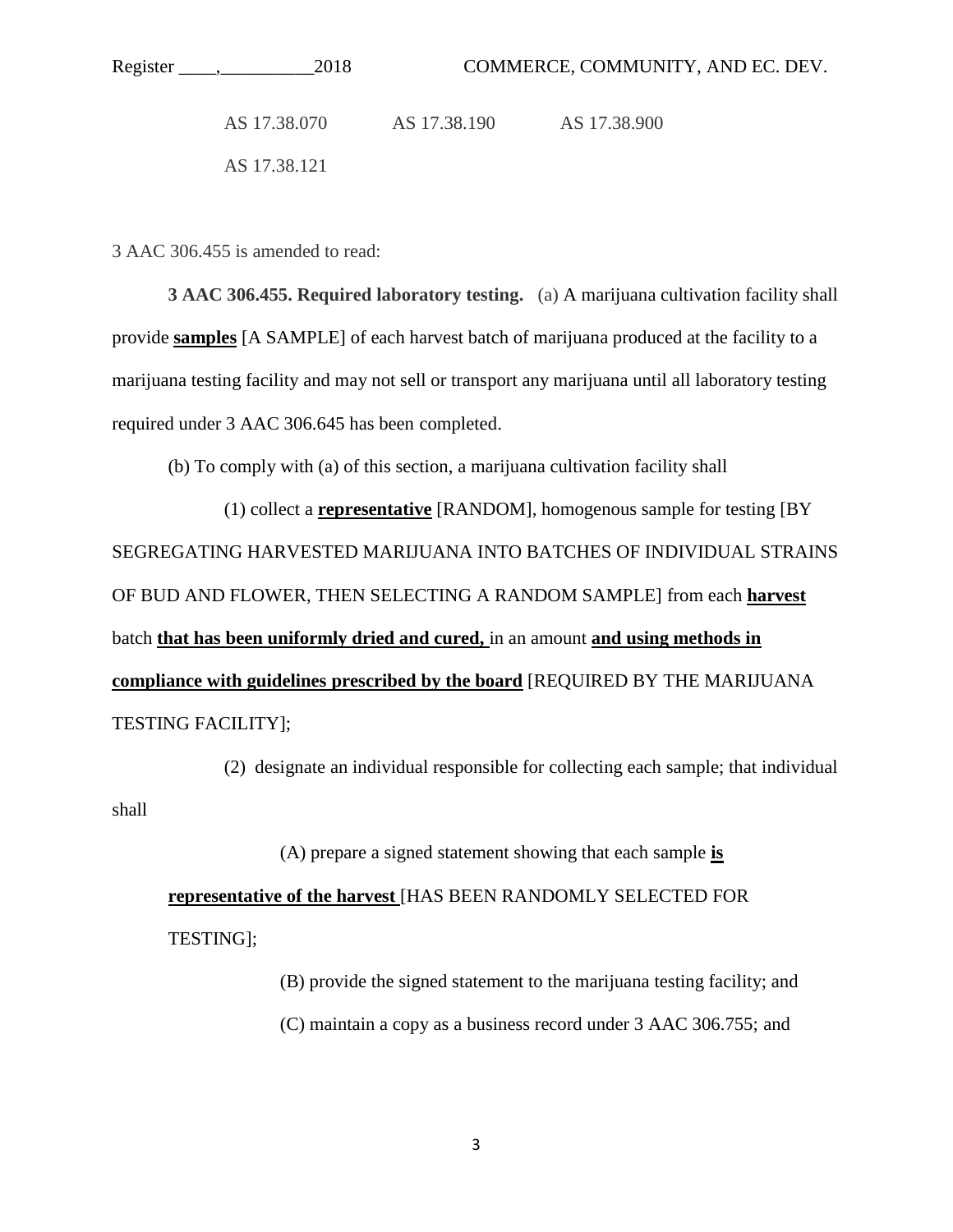(3) transport the **samples** [SAMPLE] to the marijuana testing facility's licensed premises in compliance with 3 AAC 306.750.

(c) A marijuana cultivation facility shall segregate the entire batch from which the testing **samples were** [SAMPLE WAS] selected until the marijuana testing facility reports the results from its tests. During this period of segregation, the marijuana cultivation facility that provided the **samples** [SAMPLE] shall maintain the batch in a secure, cool, and dry location to prevent the marijuana from becoming contaminated or losing its efficacy. The marijuana cultivation facility that provided the **samples** [SAMPLE] may not sell or transport any marijuana from the segregated batch until the marijuana testing facility has completed its testing and provided those results, in writing, to the marijuana cultivation facility that provided the **samples** [SAMPLE]. The marijuana cultivation facility shall maintain the testing results as part of its business books and records. (Eff. 2/21/2016, Register 217; am \_\_/\_\_/\_\_\_, Register \_\_\_\_). **Authority**: AS 17.38.010 AS 17.38.150 AS 17.38.200 AS 17.38.070 AS 17.38.190 AS 17.38.900 AS 17.38.121

3 AAC 306.475(d)(2) is amended to read:

(2) the **inventory tracking** [HARVEST BATCH] number assigned to the marijuana in the package; (Eff. 2/21/2016, Register 217; am \_\_/\_\_/\_\_\_, Register\_\_\_). **Authority**: AS 17.38.010 AS 17.38.150 AS 17.38.200

AS 17.38.070 AS 17.38.190 AS 17.38.900 AS 17.38.121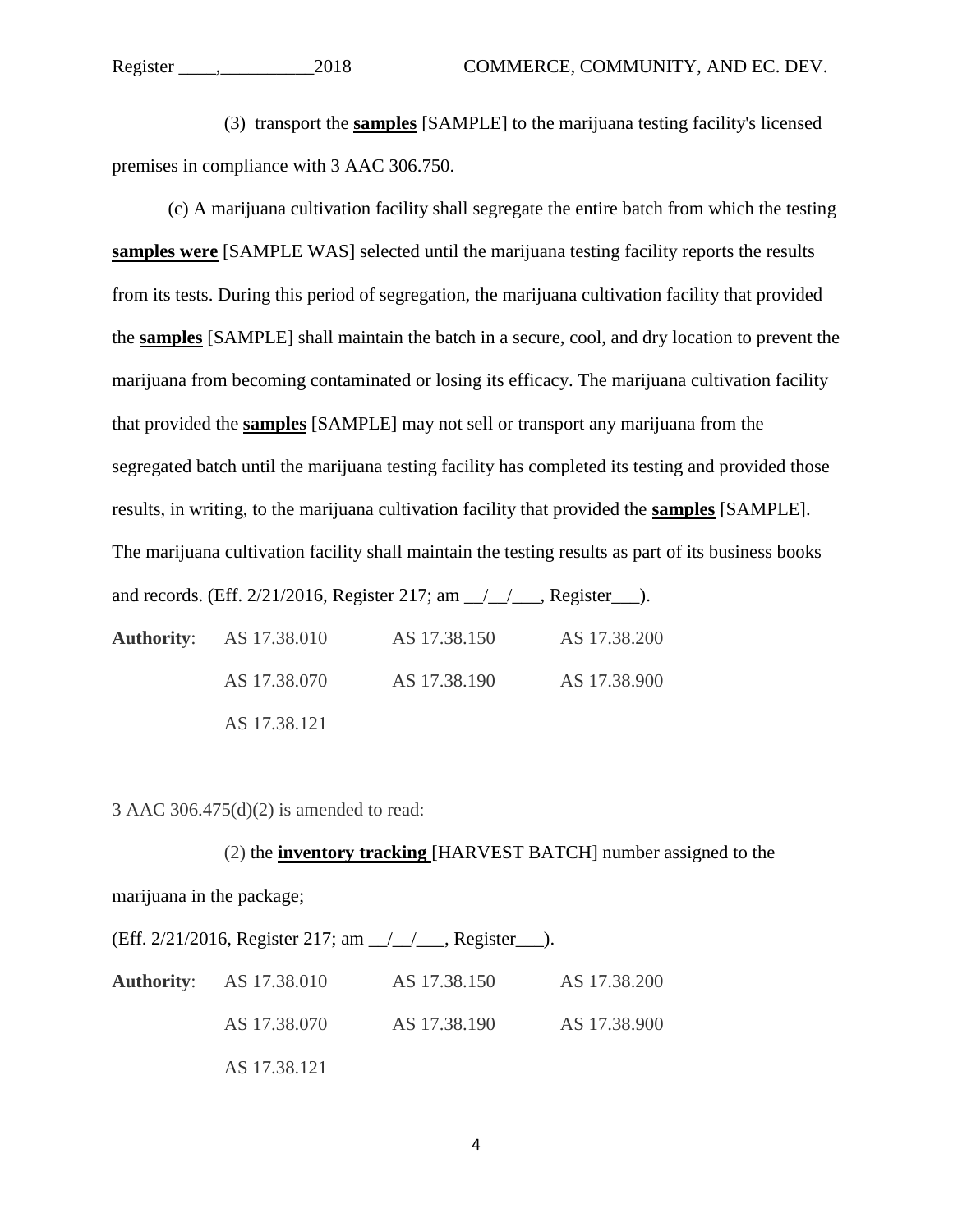3 AAC 306.645(a) is amended to read:

(a) A marijuana testing facility shall use the general body of required laboratory tests as set out in this section for marijuana plant material, an extract or concentrate of marijuana, and [AN EDIBLE] **a** marijuana product. Required tests may include potency analysis, moisture content, foreign matter inspection, microbial screening, pesticide, other chemical residue, and metals screening, and residual solvents levels. A marijuana testing facility shall establish a schedule of fees [AND SAMPLE SIZE] required for each test it offers**, and shall perform tests using methods in compliance with guidelines prescribed by the board**.

(Eff. 2/21/2016, Register 217; am \_\_/\_\_/\_\_\_, Register\_\_\_).

**Authority**: AS 17.38.010 AS 17.38.150 AS 17.38.200 AS 17.38.070 AS 17.38.190 AS 17.38.900 AS 17.38.121

3 AAC 306.645(b)(1)(B)(i) is repealed and readopted to read:

(i) for a potency test on marijuana and marijuana concentrate, the marijuana testing facility shall list for each required cannabinoid a single percentage concentration, based on dry weight, that represents an average of all samples within the test batch; additionally, total THC and total CBD shall be reported. (Eff. 2/21/2016,

Register 217; am  $\angle$   $\angle$   $\angle$  Register  $\angle$ .

| <b>Authority:</b> AS 17.38.010 | AS 17.38.150 | AS 17.38.200 |
|--------------------------------|--------------|--------------|
| AS 17.38.070                   | AS 17.38.190 | AS 17.38.900 |
| AS 17.38.121                   |              |              |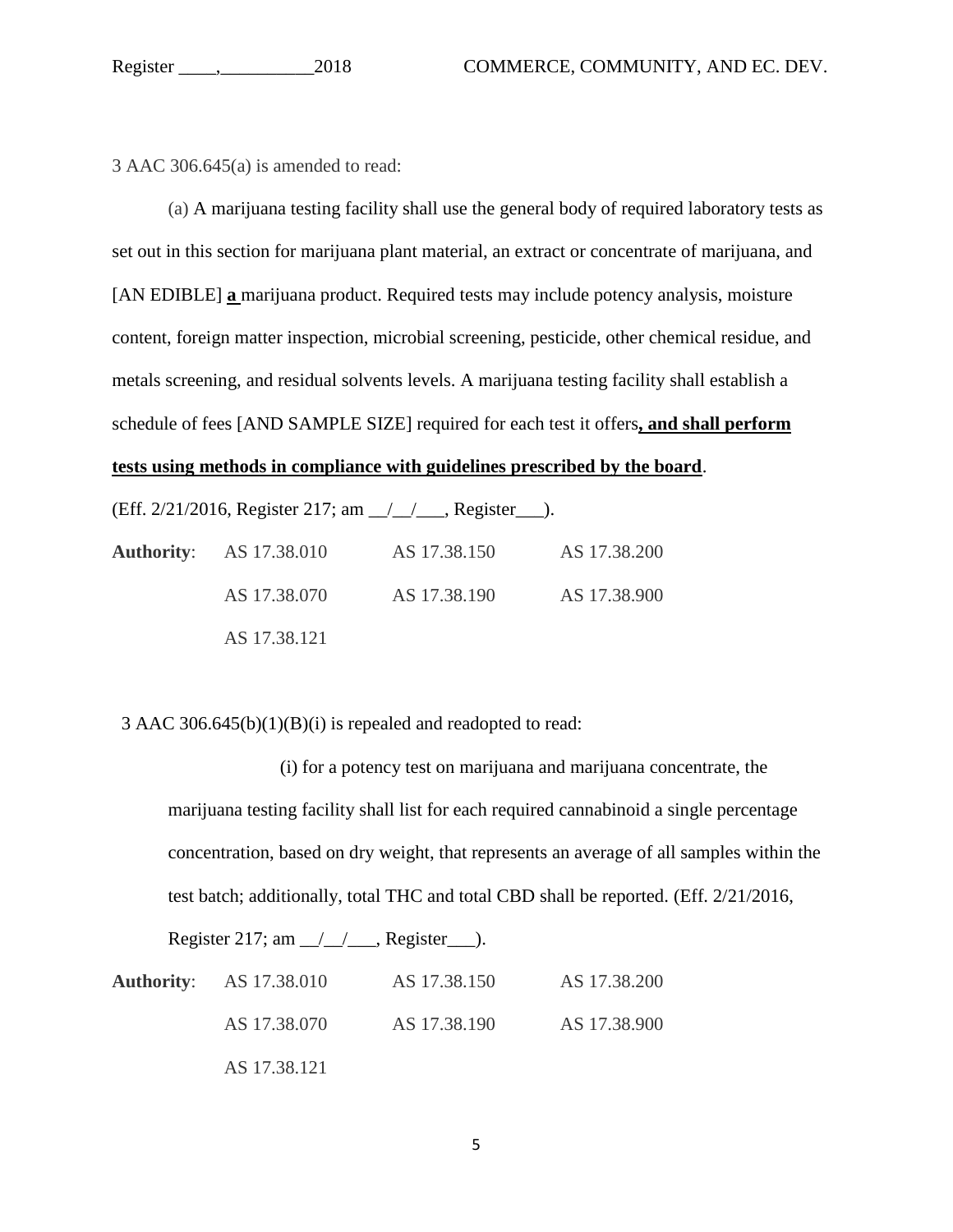3 AAC 306.645(b)(2) is amended to read:

(2) microbial testing for the listed substances on the listed **marijuana and**

marijuana products is required as follows:

| <b>Substance</b>            | <b>Acceptable Limits Per</b> | <b>Product to be Tested</b> |
|-----------------------------|------------------------------|-----------------------------|
|                             | Gram                         |                             |
| --Shiga-toxin producing     | Less than 1 colony forming   |                             |
| Escherichia coli (STEC)-    | unit                         |                             |
| bacteria                    | (CFU/g)                      | Marijuana [FLOWER];         |
| Salmonella species-bacteria | Less than 1 colony forming   | retail marijuana products;  |
|                             | unit                         | water-and food-based        |
|                             | (CFU/g)                      | concentrates                |
| Aspergillus fumigatus,      | Less than 1 colony forming   |                             |
| Aspergillus flavus,         | unit                         |                             |
| Aspergillus niger-fungus    | (CFU/g)                      |                             |

(Eff. 2/21/2016, Register 217; am \_\_/\_\_/\_\_\_, Register\_\_\_).

| <b>Authority:</b> AS 17.38.010 | AS 17.38.150 | AS 17.38.200 |
|--------------------------------|--------------|--------------|
| AS 17.38.070                   | AS 17.38.190 | AS 17.38.900 |
| AS 17.38.121                   |              |              |

3 AAC 306.670(b) is amended to read:

(b) A marijuana testing facility shall establish procedures to ensure that reported results are accurate, precise, and scientifically valid. To ensure reported results are valid, a marijuana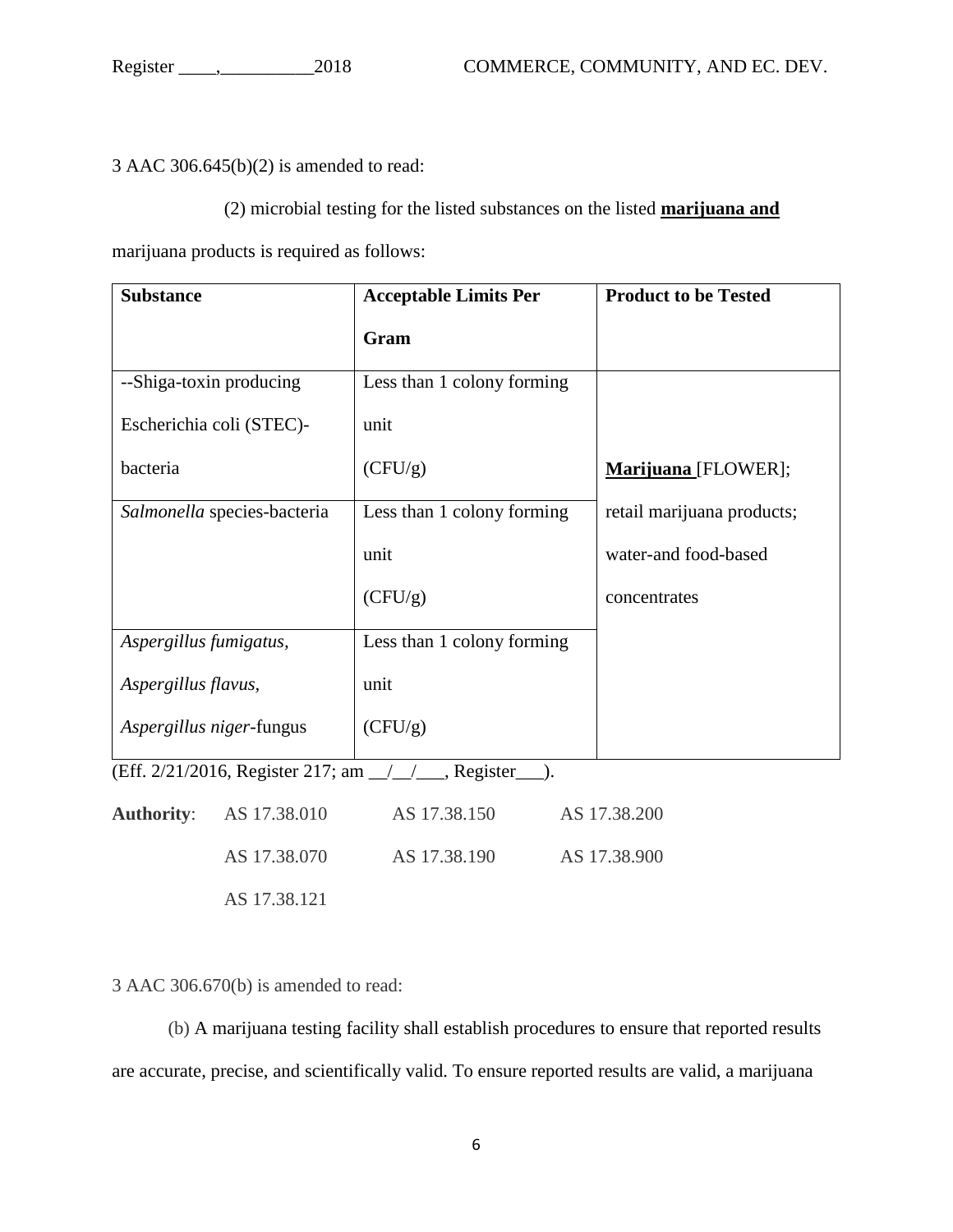testing facility shall **report results in compliance with guidelines prescribed by the board and** shall include in a final report

(1) the name and location of the marijuana testing facility;

(2) the unique sample identifier assigned by the marijuana testing facility;

(3) the marijuana establishment or other person that submitted the testing

sample;

(4) the sample identifier provided by the marijuana establishment or other

person that submitted the testing sample;

(5) the date the marijuana testing facility received the sample;

(6) the chain of custody identifier;

(7) the date of the report;

(8) the type of marijuana or marijuana product tested;

(9) the test results;

(10) the units of measure; and

(11) any other information or qualifiers needed for interpretation of the test

method and the results being reported, including any identified and documented discrepancy.

(Eff. 2/21/2016, Register 217; am \_\_/\_\_/\_\_\_, Register\_\_\_).

| <b>Authority:</b> AS 17.38.010 | AS 17.38.150 | AS 17.38.200 |
|--------------------------------|--------------|--------------|
| AS 17.38.070                   | AS 17.38.190 | AS 17.38.900 |
| AS 17.38.121                   |              |              |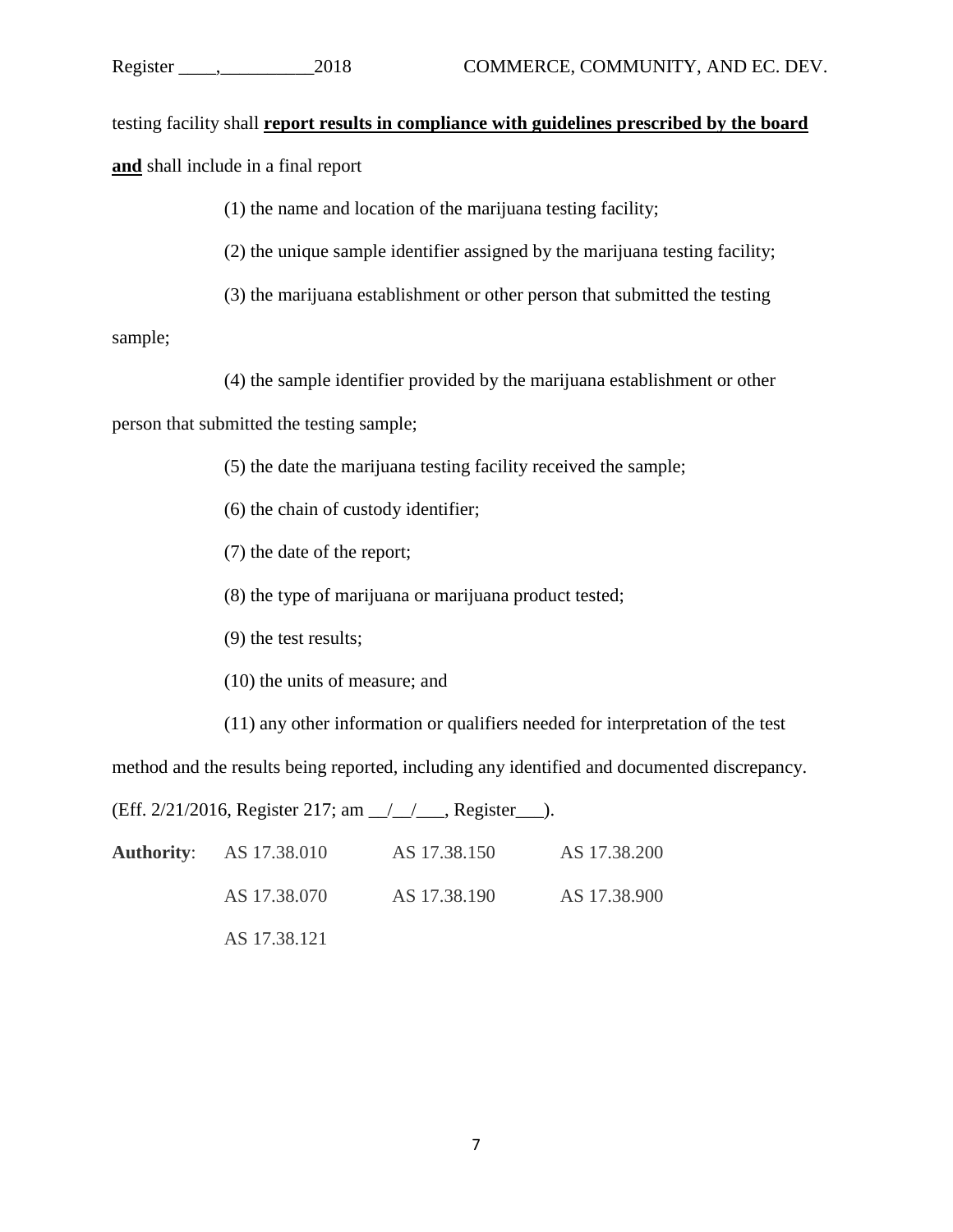3 AAC 306.990 (b) (3) is amended to read:

(3) "batch" or "harvest batch" means a specifically identified quantity of **bud and flower,** plant trim, leaf, and other usable product from marijuana plants, **that has been segregated into a specific grade as required by 3 AAC 306.445(b), and does not exceed 10 pounds** [THAT ARE UNIFORM IN STRAIN, CULTIVATED IN ONE PLACE AND UNDER THE SAME CONDITIONS, USING THE SAME MEDIUM AND AGRICULTURAL CHEMICALS INCLUDING PESTICIDES AND FUNGICIDES, AND HARVESTED AT THE SAME TIME]; (Eff. 2/21/2016, Register 217; am \_\_/\_\_/\_\_\_, Register\_\_\_). **Authority**: AS 17.38.010 AS 17.38.150 AS 17.38.200 AS 17.38.070 AS 17.38.190 AS 17.38.900

AS 17.38.121

3 AAC 306.990 (b) is amended by adding new paragraphs to read:

(40) "primary trim" means the hairy, sticky, or crystal-covered parts of mature female marijuana plants generally harvested for a potency content that is considered inferior to bud and flower, including immature tops and sugar leaves.

(41) "secondary trim" means usable marijuana that is harvested with an expected lower potency content than that of primary trim, including fan leaves, and has been significantly macerated.

(42) "total THC" means the sum of THC and  $(0.877)$  \* (THCA)

(43) "total CBD" means the sum of CBD and  $(0.877)$  \* (CBDA)

(Eff. 2/21/2016, Register 217; am \_\_/\_\_/\_\_\_, Register\_\_\_).

**Authority**: AS 17.38.010 AS 17.38.150 AS 17.38.200